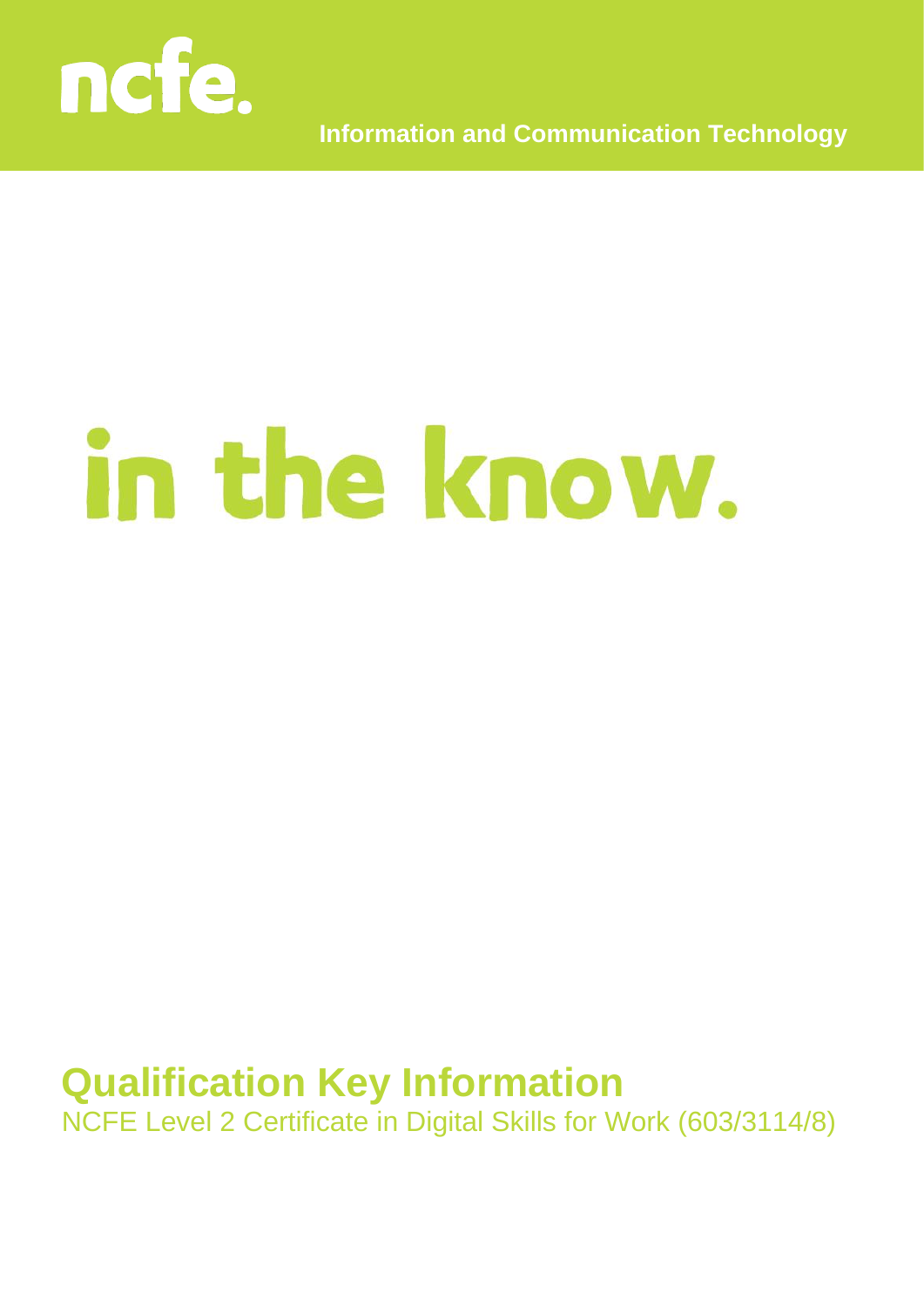### **Qualification overview**

#### **Things you need to know about this qualification**

This qualification are suitable for use within a Study Programme.

| <b>Qualification number (QN)</b>      | 603/3114/8                                                                                                                                                                                                                                                          |
|---------------------------------------|---------------------------------------------------------------------------------------------------------------------------------------------------------------------------------------------------------------------------------------------------------------------|
| <b>Qualification Title</b>            | NCFE Level 2 Certificate in Digital Skills for Work                                                                                                                                                                                                                 |
| <b>Total Qualification Time (TQT)</b> | 140                                                                                                                                                                                                                                                                 |
| <b>Guided Learning Hours (GLH)</b>    | 110                                                                                                                                                                                                                                                                 |
| <b>Entry Guidance</b>                 | There are no specific recommended prior learning requirements<br>for this qualification. However, learners may find it helpful if<br>they've already achieved a Level 1 qualification in ICT.<br>This qualification is suitable for learners aged pre-16 and above. |
| Funding                               | This qualification may be eligible for funding. For further<br>guidance on funding, please contact your local funding provider.                                                                                                                                     |

#### **Qualification purpose**

The purpose of this qualification is to allow learners to demonstrate understanding of and competency in digital literacy skills. It will help learners progress to a work role where digital literacy skills are required.

#### **Qualification structure and how to achieve**

To be awarded the NCFE Level 2 Certificate in Digital Skills for Work, learners are required to successfully complete 4 mandatory units.

#### **Mandatory units**

| Unit No Unit title                                                    |
|-----------------------------------------------------------------------|
| Unit 01 Using and managing information                                |
| Unit 02   Keeping yourself and others safe when using digital devices |
| Unit 03 Communicating and collaborating online                        |
| Unit 04   Digital career development                                  |